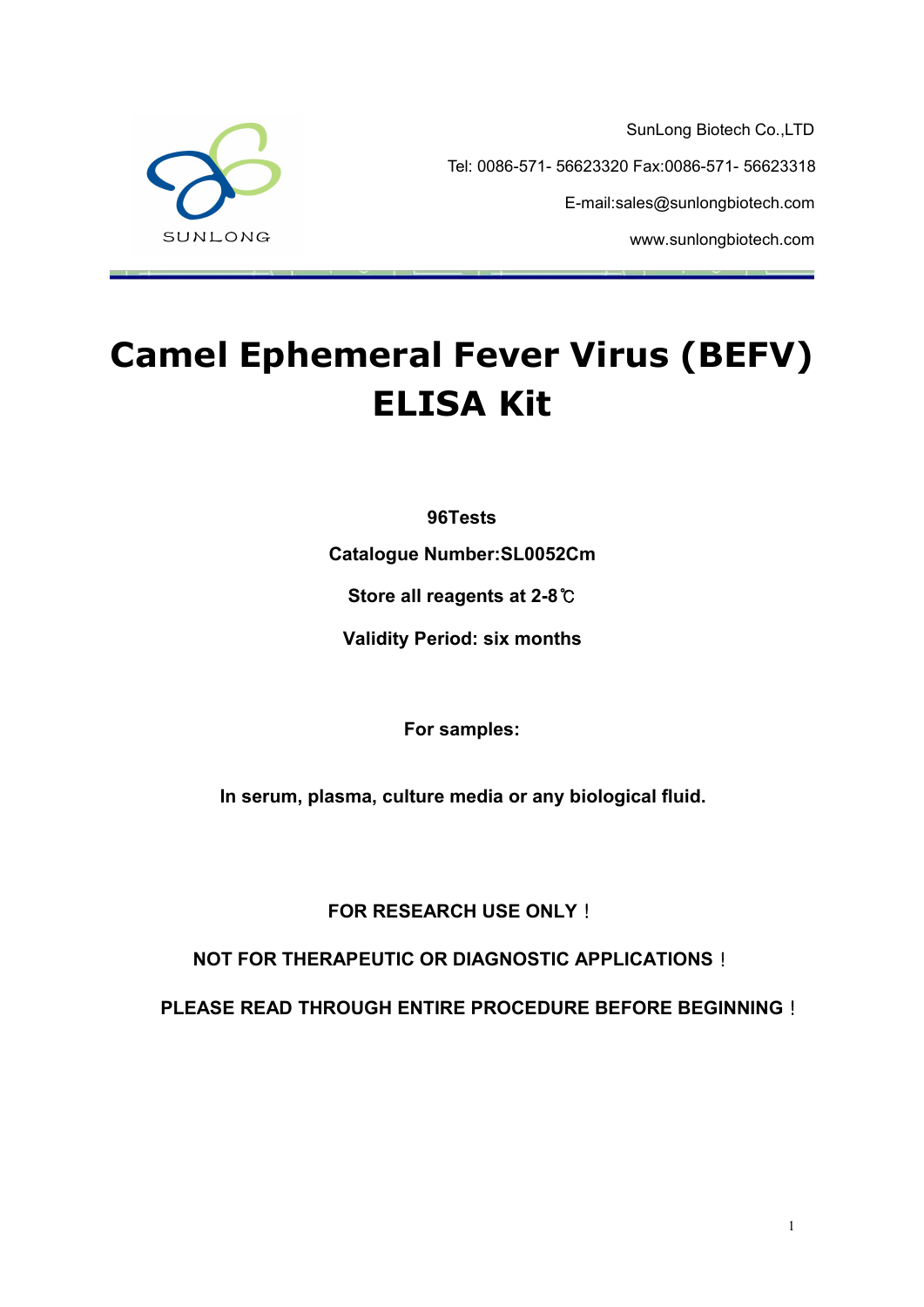## **Camel Ephemeral Fever Virus (BEFV) ELISA Kit**

#### FOR RESEARCH USE ONLY

## **Drug Names**

Generic Name:**Camel Ephemeral Fever Virus (BEFV) ELISA Kit**

### **Purpose**

Our Camel Ephemeral Fever Virus (BEFV) ELISA kit is for the qualitative determination of BEFV in Camel serum, plasma, culture media or any biological fluid.

## **Principle**

The ELISA is based on the the qualitative enzyme immunoassay technique. The Microplate provided in this kit has been pre-coated with an Antibody specific to BEFV, make it to solid-phase antibody.Samples are added to the Microplate wells and combined to the specific antibody. Then a Horseradish Peroxidase (HRP)-conjugated antibody specific for BEFV is added to each Microplate well and incubated,so the antibody-antigen-Enzyme labeled antibody complex is formed.Following a wash to remove any unbound reagent,then the TMB substrate solution is added to each well. Only those wells that contain BEFV and HRP conjugated BEFV antibody will appear blue in color and then turn yellow after the addition of the stop solution. The optical density (OD) is measured spectrophotometrically at a wavelength of 450 nm.The qualitative determination of BEFV is determined by comparing with the CUTOFF value.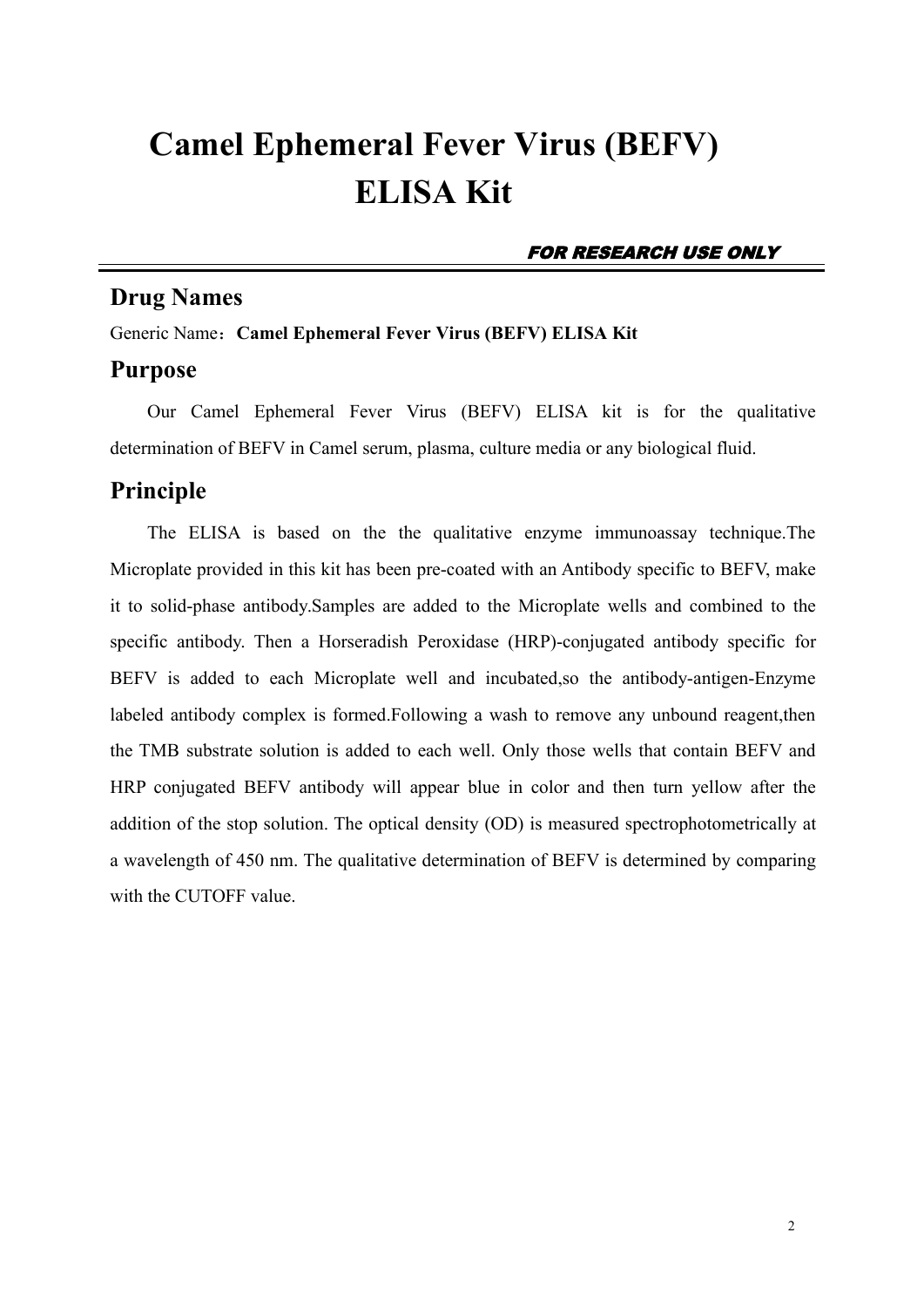|                | Materials provided with the kit | 96 determinations           | Storage         |
|----------------|---------------------------------|-----------------------------|-----------------|
|                | User manual                     |                             | R.T.            |
| $\overline{2}$ | Closure plate membrane          | 2                           | R.T.            |
| 3              | Sealed bags                     |                             | R.T.            |
| 4              | Microelisa stripplate           |                             | $2-8^{\circ}$ C |
| 5              | Negative control                | $0.5$ ml×1 bottle           | $2-8^{\circ}$ C |
| 6              | Positive control                | $0.5$ ml×1 bottle           | $2-8^{\circ}$ C |
| 7              | HRP-Conjugate reagent           | $6ml \times 1$ bottle       | $2-8^\circ$ C   |
| 8              | Sample diluent                  | $6ml \times 1$ bottle       | $2-8^{\circ}$ C |
| 9              | Chromogen Solution A            | $6ml \times 1$ bottle       | $2-8^{\circ}$ C |
| 10             | Chromogen Solution B            | $6ml \times 1$ bottle       | $2-8^{\circ}$ C |
| 11             | Stop Solution                   | $6ml \times 1$ bottle       | $2-8^{\circ}$ C |
| 12             | wash solution                   | $20ml (30X) \times 1bottle$ | $2-8^{\circ}$ C |

## **Materials provided with the kit**

## **Sample preparation**

#### 1. **Serum preparation**

After collection of the whole blood, allow the blood to clot by leaving it undisturbed at room temperature. This usually takes 10-20 minutes. Remove the clot by centrifuging at 2,000-3,000 rpm for 20 minutes. If precipitates appear during reservation, the sample should be centrifugated again.

#### 2. **Plasma preparation**

Collect the whole blood into tubes with anticoagulant (EDTA or citrate). After incubated at room temperature for 10-20 minutes, tubes are centrifugated for 20 min at 2,000-3,000 rpm. Collect the supernatant carefully as plasma samples. If precipitates appear during reservation, the sample should be centrifugated again.

#### 3. **Urine samples**

Collect urine into aseptic tubes. Collect the supernatant carefully after centrifuging for 20 min at 2,000-3,000 rpm. If precipitates appear during reservation, the sample should be centrifugated again. The preparation procedure of cerebrospinal fluid and pleuroperitoneal fluid is the same as that of urine sample.

#### 4. **Cell samples**

If you want to detect the secretions of cells, collect culture supernatant into aseptic tubes.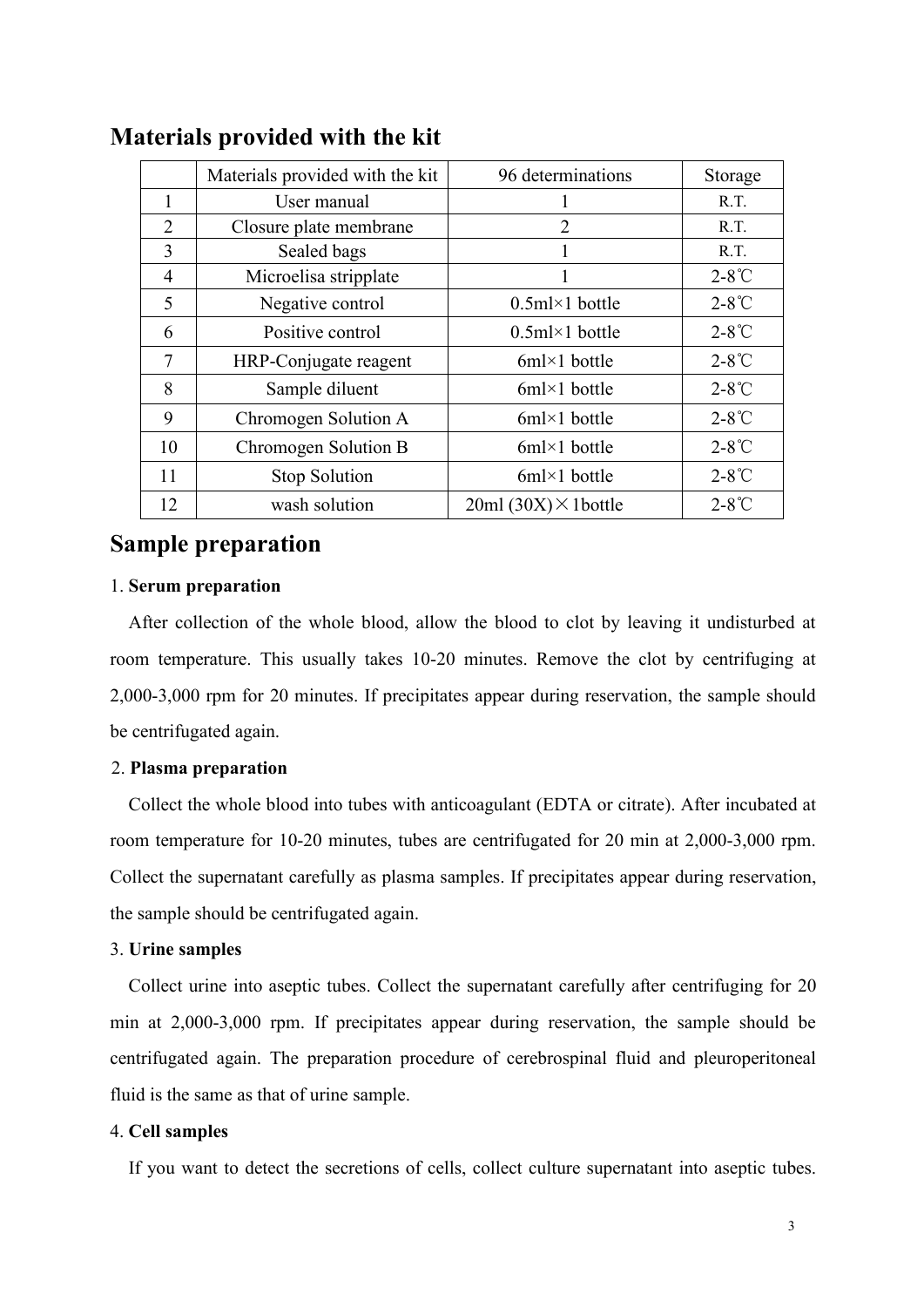Collect the supernatant carefully after centrifuging for 20 min at 2,000-3,000 rpm. If you want to detect intracellular components, dilute the cells to 1X106/ml with PBS (pH 7.2-7.4). The cells were destroyed to release intracellular components by repeated freezing and thawing. Collect the supernatant carefully after centrifuging for 20 min at 2,000-3,000 rpm. If precipitates appear during reservation, the sample should be centrifugated again.

#### 5. **Tissue samples**

Tissue samples are cut, weighed, frozen in liquid nitrogen and stored at -80℃ for future use. The tissue samples were homogenized after adding PBS (pH 7.4). Samples should be operated at 4℃. Collect the supernatant carefully after centrifuging for 20 min at 2,000-3,000 rpm. Aliquot the supernatant for ELISA assay and future use.

#### **Notes:**

- 1. Sample extraction and ELISA assay should be performed as soon as possible after sample collection. The samples should be extracted according to the relevant literature. If ELISA assay can not be performed immediately, samples can be stored at -20 ℃ .Repeated freeze-thaw cycles should be avoided.2. Our kits can not be used for samples with NaN3 which can inhibit the activity of HRP.
- Assay procedure

### **Procedure**

- 1. In the Microplate, number the corresponding micropores of the sample in sequence,leave two wells as negative control, two wells as positive controland one empty well as blank control. (blank control hole dont add samples and HRP-Conjugate reagent, the rest step operation are same)
- 2.Adding samples: Negative and positive control in a volume of 50μl are added to the negative and positive control wells respectively. In sample wells, 40μl Sample dilution buffer and 10μl sample are added (dilution factor is 5). Samples should be loaded onto the bottom without touching the well wall. Mix well with gentle shaking.
- 3. Incubation: incubate 30 min at 37℃ after sealed with Closure plate membrane.
- 4. Dilution: dilute the concentrated washing buffer with distilled water (30 times for 96T and 20 times for 48T).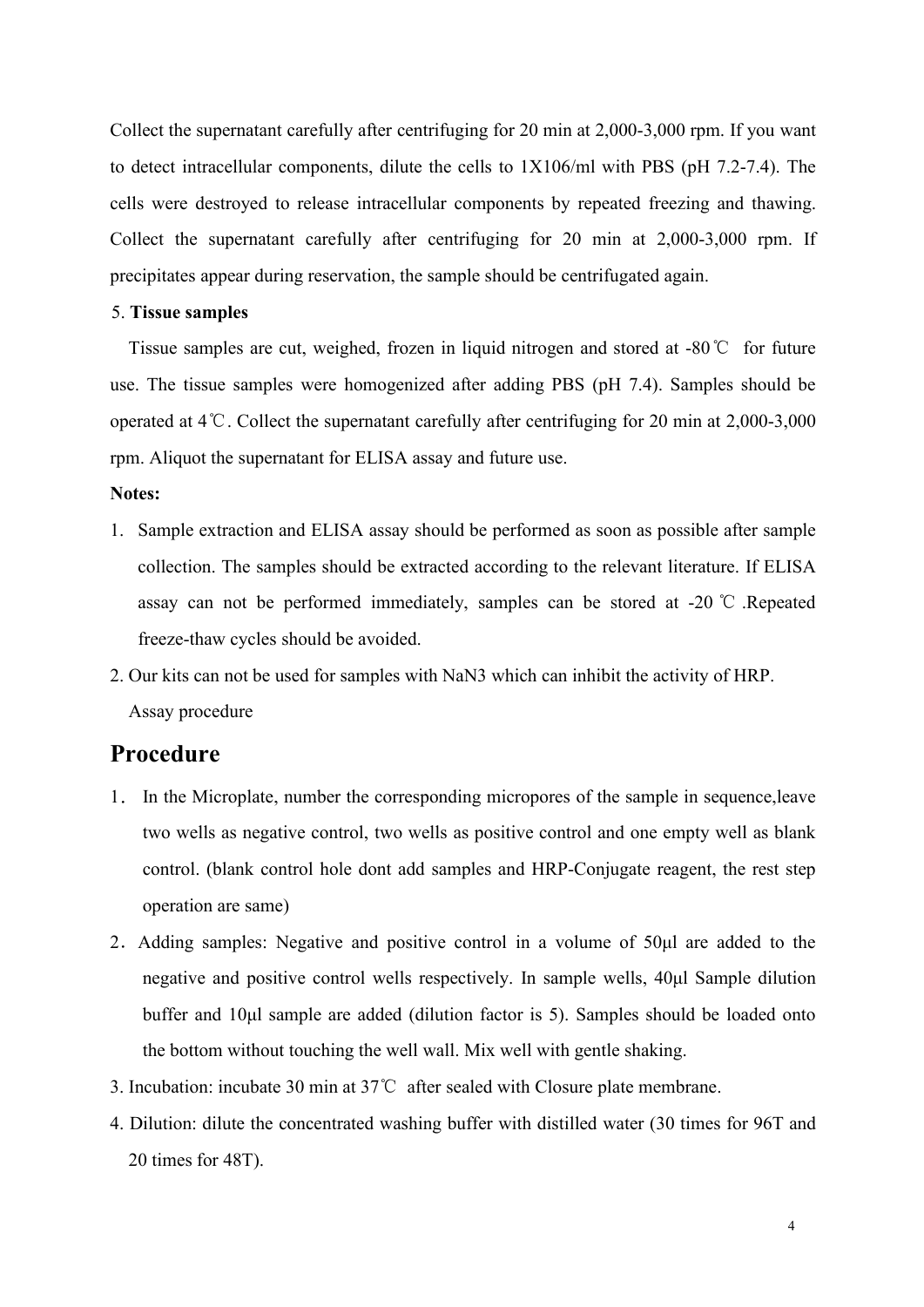- 5. Washing: carefully peel off Closure plate membrane, aspirate and refill with the wash solution. Discard the wash solution after resting for 30 seconds. Repeat the washing procedure for 5 times.
- 6. Add 50 μl HRP-Conjugate reagent to each well except the blank control well.
- 7. Incubation as described in Step 3.
- 8. Washing as described in Step 5.
- 9. Coloring: Add 50 μl Chromogen Solution A and 50 μl Chromogen Solution B to each well, mix with gently shaking and incubate at 37℃ for 15 minutes. Please avoid light during coloring.
- 10. Termination: add 50 μl stop solution to each well to terminate the reaction. The color in the well should change from blue to yellow.
- 11. Read absorbance O.D. at 450nm using a Microtiter Plate Reader. The OD value of the blank control well is set as zero. Assay should be carried out within 15 minutes after adding stop solution.

## **Determine the result**

Test effectiveness: the average value of positive control≥1.00; the average value of negative control≤0.10.

The critical value (CUT OFF) calculation: critical value = the average value of negative  $control + 0.15$ 

Negative judgement: if the OD value< CUT OFF, the sample is Camel BEFV negative.

Positive judgement: if the OD value  $\geq$ CUT OFF, the sample is Camel BEFV positive.

#### **Notes**

1. Store the kit at 4 ° C upon receipt. The kit should be equilibrated to room temperature before the assay. Remove any unneeded strips from BEFV antibody-Coated plate, reseal them in zip-lock foil and keep at  $4^{\circ}$  C.

2. Precipitates may appear in concentrated washing buffer. Please heat the buffer to dissolve all the precipitates, which will not affect the results.